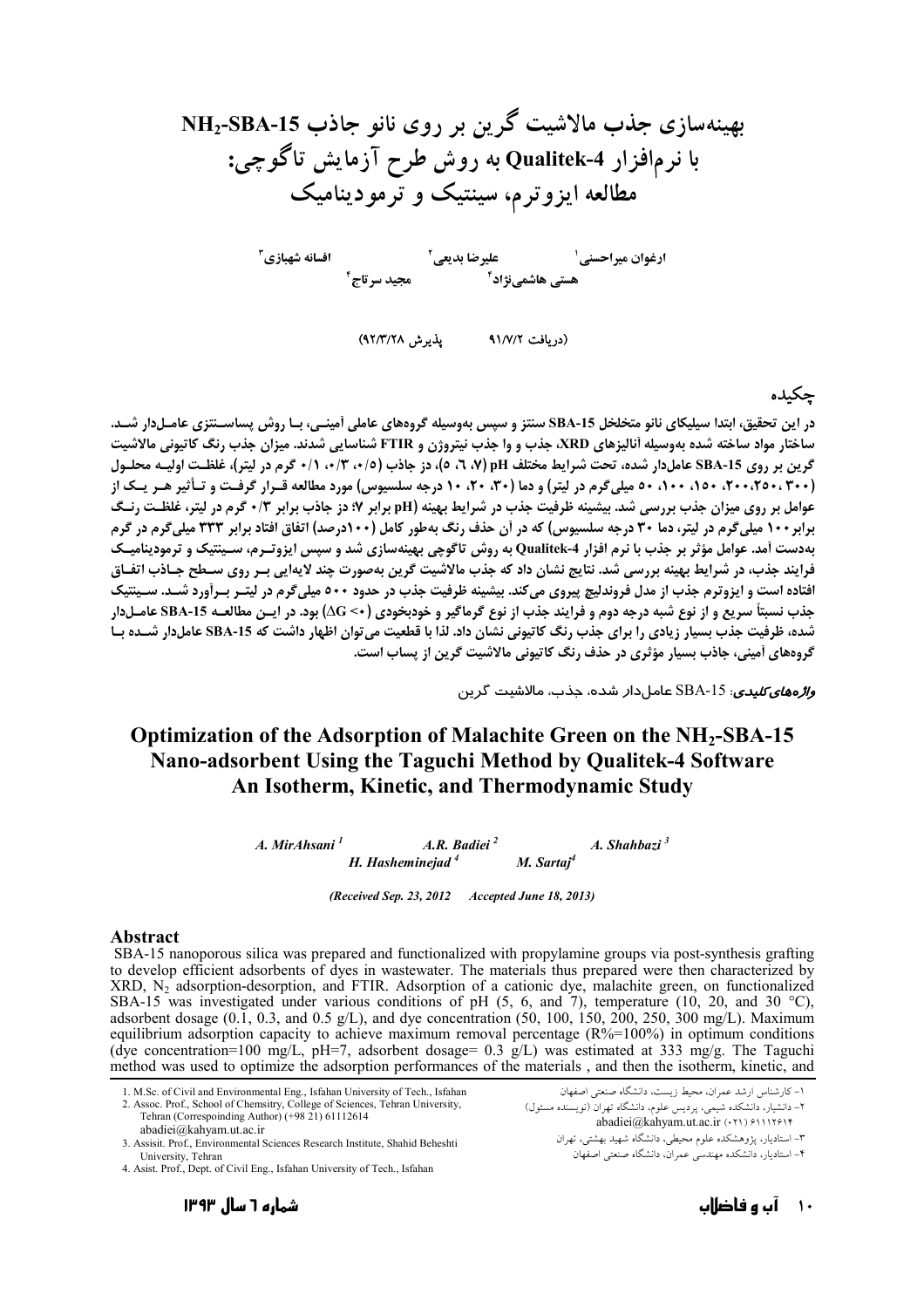thermodynamic properties were analyzed under the optimum conditions. The results showed that the overall rocess was fast and its kinetics was well-fitted by pseudo-second-order kinetic model. The experimental data agreed well with Freundlich model. Therefore, the maximum amount of multilayer dye adsorbed was estimated as 500 mg/g. Based on the results obtained, this process may be regarded as an endothermic one with a negative  $\Delta G$ , which shows the process is also spontaneous. Finally, the results indicate that the silica-based nanoporous organic-inorganic hybrid material can be a promising sorbent for the removal of malachite green from aquatic solutions.

**Keywords:** Functionalized SBA-15, Adsorption, Malachite Green.

حفيرات ايس ميواد، مييزان جيذب بهبيود ميي بابيد [١٨]. از جمليه گروههای آلی بهکار رفته در اصلاح شیمیایی سطح مـواد سـیلیکای نانو متخلخل مي توان به گروههاي آميني، کربوکسيليکي، سـولفونيکي و غیره اشاره نمود [۱۲]. طیف وسیعی از رنگهای کیاتیونی، توانایی جذب روی مزویورهای سیلیکاتی عاملدار شده باگروههای آمینی را دارنـد. جـی یونـگ جـو و همکـاران در سـال ۲۰۰۸، یـک جـاذب مزوپـوري سـيليکايي را بـا پلـي ديـالي دي متيـل آمونيـوم (PDDA) عامل دار و سپس میزان جذب ۹ رنگ آنیونی، کاتیونی و خنثی را بر روی آن بررسی نمودند. نتایج این تحقیق نشان داد که از میان این سه نوع رنگ، رنگهای آنیونی بیشـترین میـزان جـذب را دارا بودند زیرا سطح جاذب دارای بار مثبت بوده و و تمایل بیشتری برای جذب رنگ هایی با بار منفی دارد [۷]. کایی هو و همکاران، با استفاده از MCM-41 عامـل دار شـده، موفـق بـه جـذب رنـگ۱عـاي متیلن بلو<sup>۲</sup> و اسید آبی ۲۵<sup>۳</sup>شدند. آنها در این فرایند با نشاندن عامل آمینی (NH2-)، توانستند مقـدار قابـل تـوجهی از اسـید آبـی ۲۵ را جذب نمايند. همچنين با قرار دادن عامل كربوكسيليكي (COOH) بر روی MCM-41 مقدار مؤثری از متیلن بلو را جذب نمودند. زئـو دنگ لی و همکاران در سال ۲۰۱۰ میزان جذب مالاشیت گرین بر روی مزوپور سیلیکایی MCM-41 و MCM-41 عامل دار شده را بررسی کردند. در این تحقیق آنها MCM-41 را با تـری متیـل کلـرو سیلان (TMSCL) عامل دار کردند و در نهایت به این نتیجـه دسـت یافتند که میزان جذب مالاشیت گرین بر روی MCM-41 عامل دار شده چشمگیرتر از MCM-41 اصلاح نشده است، زیرا زمانی که سطح مزوپور عامل دار شد، بر هم كنش هاي خارجي صحيح تـري را به دنبال داشت که منجر به افزایش قدرت جذب شد [۱۴].

هر چند در سالهای اخیر مطالعاتی در زمینـه حـذف رنـگ۱عـای شیمیایی با استفاده از مواد سـیلیکای نـانو متخلخـل صـورت گرفتـه است، اما تاکنون مطالعهای در زمینـه طراحـی آزمـایش هـای جـذب بهمنظور بهينه نمودن فراينـد جـذب رنـگ1عـا بـر روى جـاذبهـاي سيليكاي نانو متخلخل در تصفيه يسـابهـاي صـنعتي انجـام نشـده است. در این مطالعه ابتدا سیلیکای نانو متخلخل SBA-15 سنتز شد و شیمی سطح آن با گروههای آلبی پروپیل آمین اصلاح شـد. سـپس

١- مقدمه امروزه بسیاری از اکوسیستمها بهوسیله فعالیتهای انسانی دچار آسـيب و تخريـب شـدهانـد و ايــن موضـوع همـواره مـورد توجـه متخصصان محیط زیست در دنیا بوده است. آلودگی اکو سیسـتمهـای آبي به رنگها، يكي از اصلي تـرين معضـلات محـيط زيسـتي قـرن حاضر است که نیازمند ارائه راه حلهای فوری و مؤثر در جهت حذف این آلاینده است [۱]. اثرات سمی رنگها بر سلولهای زنـده زماني اتفاق مي افتد كه آنها بهطور انتخابي با مولكولهاي زيستي مانند گلو تايتون، سيستئين و هوموسيستئين واكـنش مـي،دهنـد و در اصلاح با آنها ايجاد پيوند مي نمايند، كه نتيجه آن، اختلال در سـنتز پروتئینها، اختلال در فعالیت آنزیمها و اختلال در سـوخت و سـاز سلولها است. انواع مختلف رنگها را مبی تبوان در سـه دسـته کلبی تقسیم بندی نمود که شامل رنگ های کاتیونی، آنیونی و خنثبی است  $[1-\ell]$ .

در سال های اخیر، توسعه فناوری های نوین جذبی مانند استفاده از نانو مواد در تصفیه پسابها، رشد چشمگیری داشته است. کشف و سنتز مواد نانو متخلخل بر پايه سيليس ماننـد SBA-15 و MCM-41 كه اصطلاحاً مواد سيليكاي نانو متخلخل ناميده مي شـوند، بـهعنـوان جاذب هایی با سطح مؤثر بسیار زیاد برای جذب رنگ هـا از پسـاب، نقطه عطفي در تصفيه يساب هاي صنعتي بـوده است [۵-۹]. مـواد سیلیکای نانو متخلخل نه تنها از نظر زیستی سازگار با محیط زیست هستند. بلکه بهدلیل مساحت سطح زیاد، سـاختارهـای نـانوحفرهایـی منظم و مقاومت زياد هيدروترمالي، كارايي بالايي بهعنوان جاذب  $. [Y, Y]$  (i), 11, 11, 11, 11].

براسـاس مطالعـات انجـام شـده بـر روى مـواد سـيليكاي نـانو متخلخل اصلاح شده و نشده، مشخص شده است کـه کـارايي مـواد سیلیکای نانو متخلخل اصلاح شده بهعنوان جاذب، بسـیار بـالاتر از مواد اصلاح نشده است [۱۴]. مالاشیت گرین <sup>۱</sup> از جملـه رنـگ&ـای کاتيوني سمّي است که مي تواند منجـر بـه بيمـاريهـاي پوسـتي و در دراز مدت سرطانهای پوستی شود [۱۷-۱۵]. نتایج تحقیق تیـان و همکاران در سال ۲۰۱۱ با جذب مالاشیت گـرین بـر روی سـه نـوع ماده نانو متخلخل كربني، نشان داد كه با افزايش سطح ويـژه و حجـم

 $2$  Methylen Blue  $3$  Acid blue 25

<sup>&</sup>lt;sup>1</sup> Malachite Green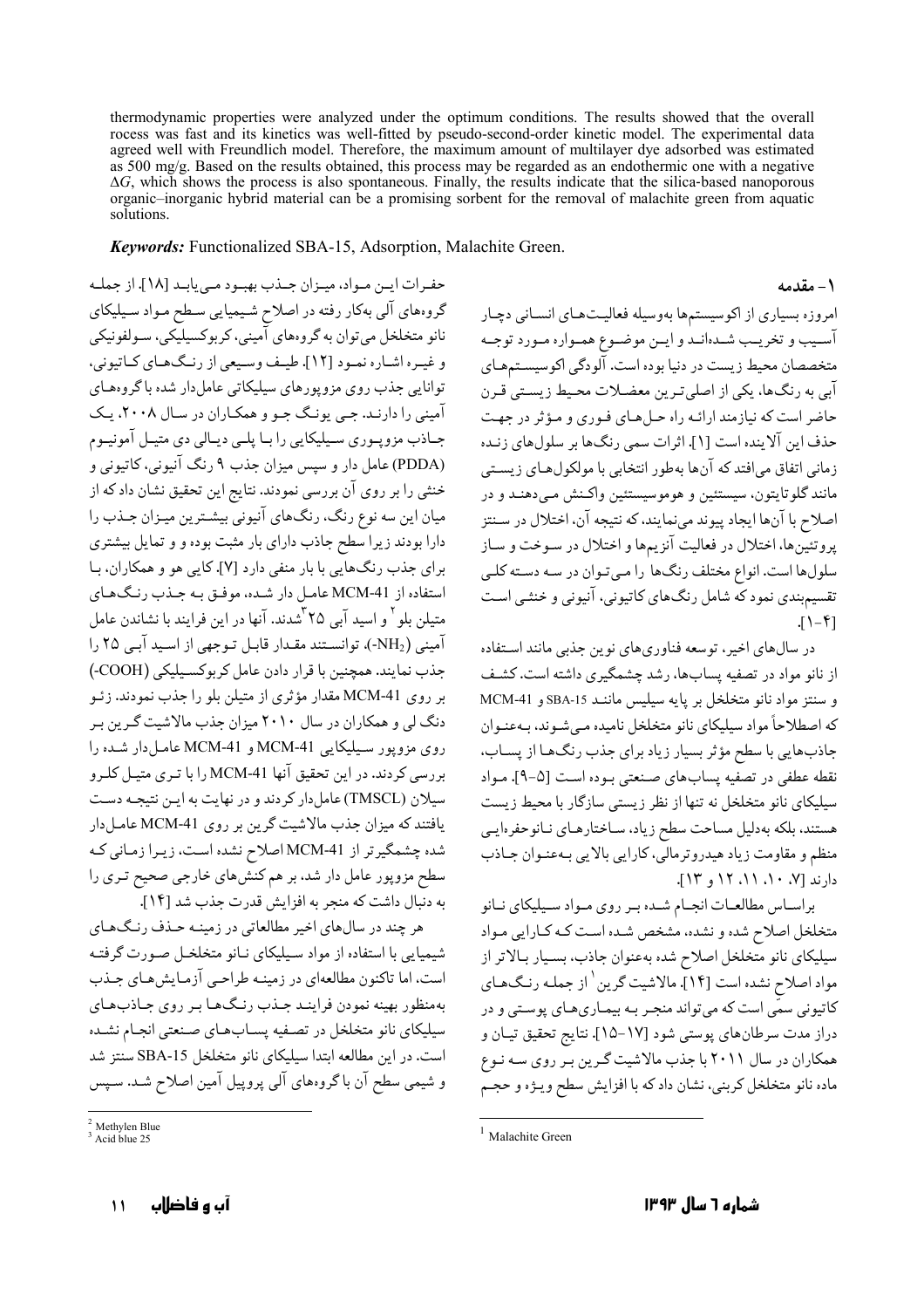آزمایش های جذب بهمنظور شناخت مهمترین پارامترهای اثر گـذار بر فرايند جـذب بــهوسـيله برنامــه Qualitek و طبــق مــدل تــاگوچى طراحی و انجام شد. در ادامه بـا مطالعـه کامـل ایزوتـرم، سـینتیک و ترمودینامیک جذب، کارایی جاذب ارزیابی شد.

### ۲- مواد و روش ها ۲-۱-سنتز سیلیکای نانو متخلخل SBA-15 عامل دار شده

در ایـن تحقیـق، سـنتز SBA-15 از طریـق تشـکیل کریسـتال مـایع بهروش هیدروترمال طبـق روش بهینـه شـده بـدیعی و همکـاران در سال ۲۰۱۱ در شرایط اسیدی انجام شد. در ایـن روش سـورفکتانت پلورونيسک P123 (۴گسرم) در اسسيد کلريسدريک غلسيظ (۲۰ میلی لیتر) و آب مقطر (۱۰۴ گرم) کاملاً حل شد. پـس از ایـن که مخلوط کاملاً همگن شد، منبع سیلیسی تترا اتیل ارتو سیلیکا بـه آن اضافه شد و به مدت ۲۴ ساعت در دمای ۹۰ درجه سلسیوس در شرایط سکون قرار داده شد. ماده بهدست آمـده در دمـای ۶۰۰ درجـه سلسیوس بهمدت ۶ ساعت تکلیس شد. در پایان ماده سیلیکای نـانو متخلخل SBA-15 جمع آوري شد.

بهمنظور اصلاح شیمیایی سطح SBA-15 باگروه آلــی پروپیــل آمين '، ۵گرم SBA–15 به ۱۵۰ ميلي ليتر تولـوئن خشـک اضـافه و در شرایط رفلاکس قرار داده شد. سپس ۵/۵ میلی لیتر از APTES به مخلوط اضافه و بهمدت ٢۴ ساعت رفلاكس شد. مخلوط پـس از ســـرد شـــدن، صـــاف شـــد. نـــانو جـــاذب بـــهدســت آمـــده، NH<sub>2</sub>-SBA-15 بود.

۲-۲- شناسایی نانو جاذب سنتز شده

ساختار کریستالی SBA-15 و سیلیکای نانو متخلخل عاملدار شده بــا اســتفاده از آنــاليز پرتــو ايكــس كــم زاويــه بــهوســيله دســتگاه هولند فيليپس <sup>۲</sup> تعيين شد. آناليز جذب–واجذب نيتروژن با اسـتفاده از دستگاه ولتامتریک محصول ژاپن <sup>۳</sup> انجام و مسـاحت سـطح مـؤثر ماده (S $_{\rm BET}$  ،  $\rm m^2/g$ )، حجـم حفـرات (V $_{\rm total}$  ،  $\rm cm^3/g$ و انـدازه قطـر حفـرات (D<sub>BJH</sub>, nm) بـهدسـت آمـد. طيـف سـنجي مـادون قرمـز بهمنظور شناسایی گروههای عـاملی و شـیمی سـطح سـیلیکای نـانو متخلخل با استفاده از دستگاه بروکر محصول کشور انگلستان<sup>۵</sup>انجام شد.

٢-٣- رنگ کاتيوني مالاشيت گرين مالاشیت گرین با جرم مولکولی ۳۶۵گرم بر مول یک رنگ آلـی و

کاتیونی است که در صنایع شیمیایی و آبـزیپـروری مـورد اسـتفاده است. سرطانزا بودن این رنـگ سـبب ممنوعیـت اسـتفاده از آن در بسیاری از کشورهای توسعه یافته شده است [۱۹]. در این تحقیق با انجام مطالعات اولیه مشخص شد که pH بر پایداری ساختار رنگ مالاشیت گرین مؤثر است. به این منظور ابتدا رنگی با غلظت ۱۰۰ میلیگرم در لیتر تهیـه شـد و سـپس pH آن در محـدوده ۵ تـا ۱۰ بـا استفاده از اسید و باز تنظیم شد. سپس غلظت رنگ مالاشیت گــرین با استفاده از روش اسپکتروسکوپی بـهوسـیله دسـتگاه ریلایـت ٔ در طول موج ۶۲۰ نانومتر انـدازهگیـری شـد. بـا اسـتفاده از نتـایج ایـن بخش، مطالعات جذبی در محدودهای از pHکه در آن، ساختار رنگ مالاشيت گرين پايدار مانده است انجام شد.

# ۲-۴-کاربرد مدل تاگوچی در بهینـهسـازی جـذب مالاشـیت گرین با استفاده از نرمافزار Qualitek-4

از مزاياي طراحي آزمايش جذب با استفاده از نرم افزار Qualitek. انجـام حـداقل تعـداد آزمـايش بـهمنظـور بررسـي و تعيـين اثـرات پارامترهای مختلف بهطور هم زمان بر میزان جذب است که نـه تنهـا منجر به صرفهجویی در وقت و هزینه میشود، بلکه میتوان به کمک آن بهطور آماري، اثـرات متقابـل چنـدين پـارامتر را ارزيـابي نمـود [٢٠]. در اين مطالعه ابتدا طرح آزمـايشهـاي جـذب بـا اسـتفاده از روش تاگوچی<sup>۷</sup>طراحی شد. طرح تاگوچی در این نوع آزمایشها بـر مبنای آرایههای اورتوگونال توسعه یافتهاند. چهار متغیر دز جـاذب. غلظت رنگ، دما و pH بهعنـوان پارامترهـاي اثـر گـذار بـر فراينـد جذب در سه سطح در نظـر گرفتـه شـدند. جـدول ١ مقـادير سـطوح تغییر هر پارامتر را در طرح تـاگوچی نشـان مـیدهـد. بـا اسـتفاده از طراحی انجام شده، اثر ترکیبی هر چهار متغیر بـهطـور هـم زمـان بـر ظرفیت جذب تعادلی (Qe) و درصد جذب هر فلز (R%) که در ایـن طراحي بـهعنـوان پاسـخ از آنهـا يـاد خواهـد شـد، مـورد بررسـي و مدلسازي قرار گرفت.

# ۲-۵- بررسی پارامترهای مؤثر بر جـذب مالاشـیت گـرین در سيستم ناپيوسته

بهمنظور بررسی اثر دز جاذب بر میزان و ظرفیت جـذب، مقـادیر مختلفی از NH2-SBA-15 (۰/۲ .۰/۲ .۰ /۲ .۰ ) گرم در لیتر) به پساب ساختگی مالاشیت گرین با غلظت ۱۰۰ میلـیگـرم در لیتـر اضافه شد. پس از به تعادل رسیدن فراینـد جـذب، غلظـت رنـگ در محلول صاف شده اندازهگیری و پارامترهای ظرفیت جذب تعادلی و درصد جذب محاسبه شد. اثر pHبر میزان جذب رنگ در محـدوده

<sup>(3-</sup>Aminopropyl)triethoxysilane (APTES)

Philips X'pert MPD diffractometer, Holland

BELsorp-mini II volumetric adsorption analyzer, Japan

**FTIR** Bruker Vector 22 infrared spectrophotometer, UK

 $\frac{6}{5}$  Rayleigh-UV1800 V/VIS

 $7$  Taguchi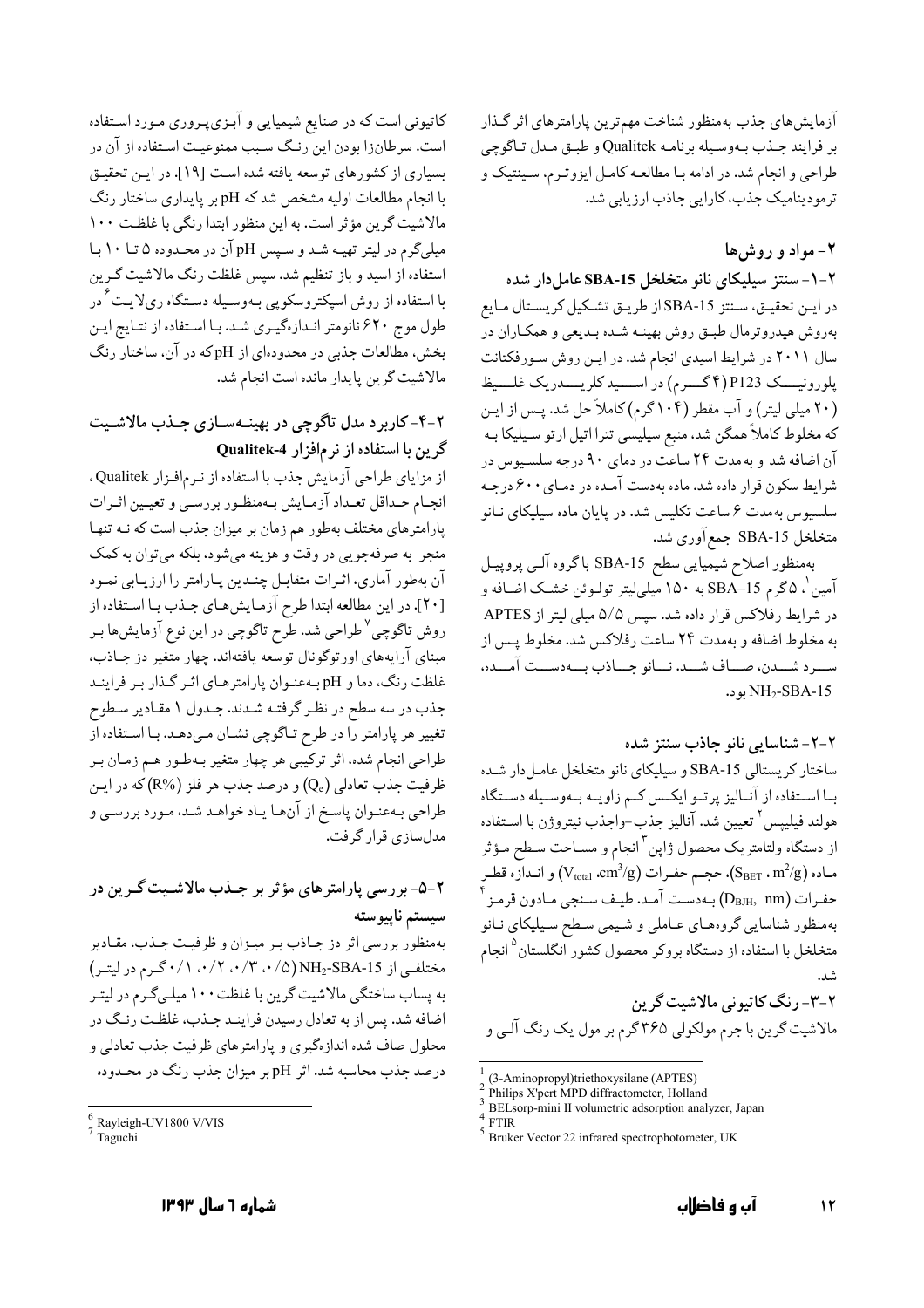جدول ١- پارامترهاي مؤثر بر جذب در طراحي آزمايش ها بهروش تاگوچي

| سطح ۳          | سطح ۲        | سطح ۱    | بارامترها     |
|----------------|--------------|----------|---------------|
| $\cdot/\Delta$ | $\cdot/\tau$ | $\cdot/$ | دز (g/L)      |
| ۱۵۰            | ۰۰۱          | ۵۰       | $(mg/L)$ غلظت |
| ٧              | ۶            | ۵        | pH            |
| ۳۰             | ۲.           | ۱.       | $(C)$ دما     |

۴ تا ۷ مورد بررسی قـرار گرفـت. ایزوتـرم جـذب بـا بررسـی اثـر غلظت اولیه در محدوده غلظت ۵۰ تا ۳۰۰میلی گـرم در لیتـر بـا دز جاذب ۰/۳ گرم در لیتر در pH برابر ۷ مطالعه شد.

همچنین مطالعه سینتیک و ترمودینامیک فرایند جذب از طریق انجام آزمایش جذب در شرایط بهینه (pH برابر ۷، دز جـاذب برابـر ۰/۳ گرم در لیتر و غلظت رنگ برابر ۱۰۰ میلیگرم در لیتـر) انجـام شـد. تنظـیم دمـای آب بـا دقـت 1/۰± بـا اسـتفاده از "حمـام آب سیږ کوله پخچالـدار `در دامنـه دمـای ۱۰ تــا ۴۰ درجـه سلسـیوس صورت گرفت. لازم به ذکر است در پایان هر آزمایش، میزان رنگ جـذب شـده بـر حسب میلیگرم بـر روی سـطح یـک گـرم جـاذب (Q<sub>e</sub>) و همچنـین درصد جذب رنگ (R%) برای هر نمونه بهترتیب طبـق روابـط ١ و ٢ محاسبه شد

$$
Q_e = \frac{(C_0 - C_e) \times V}{W}
$$
 (1)

$$
R\% = \frac{(C_0 - C_e)}{C_0} \times 100
$$
 (7)

که در آن نطقت اولیه محلول بر حسب میلمیگرم در لیتـر، ،C غلظـت C تعادلی محلول بر حسب میلیگرم در لیتر، V حجم محلول بر حسب ليتر و W جرم جاذب بر حسب گرم است.

۲۰۰ است. مشاهده سه پیک مـذکور بیـانگر سـاختار مزویـوری دو بعدي هگزاگونالولي (شش وجهي) SBA-15 است كـه البتـه يـس از عاملدار نمودن سطح SBA-15 ، این ساختار کریستالی حفظ شـده است [٢١]. بنابراين عاملدار نمـودن سـطح SBA-15 بـا موفقيت انجام و ساختار كريستالي مزوپور محفوظ مانده است.



نتايج آناليز جذب-واجذب نيتروژن براي جاذب سـنتز شـده بـه همراه SBA-15 عاملدار نشده در شكل ۲ آورده شـده است. طبـق طبقهبندی آیوپاک، شکل ایزوترم هر دو نمونه از نـوع IV و مربـوط به ساختارهای متخلخل با اندازه حفرات بین ٢ تا ٣٠ نانومتر است[٢٢]. همچنين حلقه يسماند ايجـاد شـده از نـوع H1 وبيـانگر ساختار متخلخـل مزوپـوري اسـت. ويژگـيهـاي فيزيكـي بافـت SBA-15 و مزويور عامل دار شده در جدول ٢ خلاصه شده است. با توجـه بـه جـدول ٢، بـا قـرار گـرفتن گـروههـاي آمينـي روي سـطح SBA-15، سطح، حجم و قطر حفرهها كاهش يافت كـه تأييـد كننـدّه پوشیده شدن سطح داخلی نانو حفرهها باگروههای آمین است [۱۰].



<sup>&</sup>lt;sup>1</sup> Refrigerated Circulating Water Bath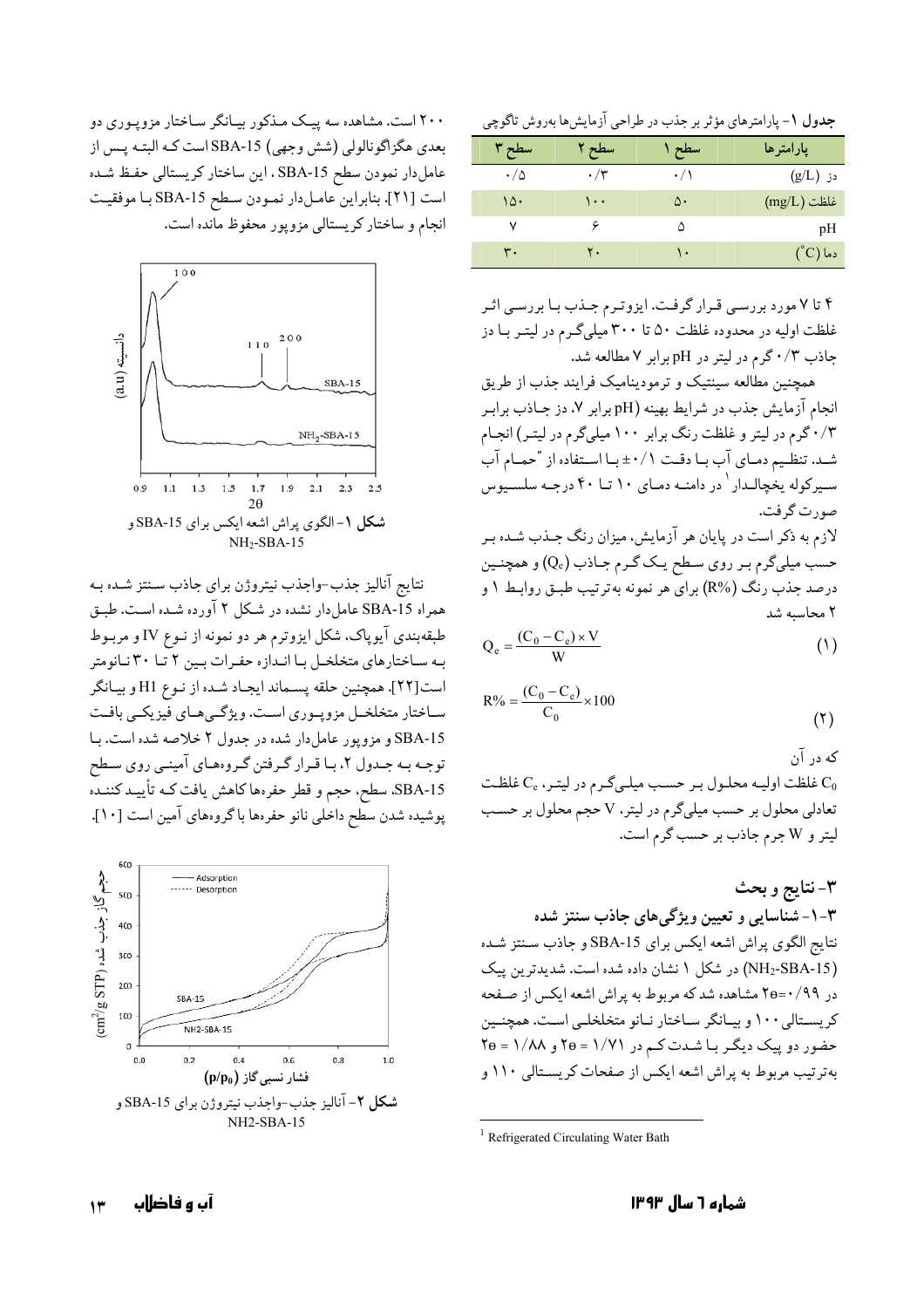| <b>جدول ۲</b> – مساحت سطح، حجم و قطر حفرهها در SBA-15 و جاذب |
|--------------------------------------------------------------|
| $NH2-SBA-15$                                                 |

| $1117 - 317 - 17$               |                  |                                            |              |  |  |
|---------------------------------|------------------|--------------------------------------------|--------------|--|--|
| حجم حفره<br>(m <sup>3</sup> /g) | قطر حفره<br>(nm) | امساحت سطح<br>$\left(\frac{m^2}{g}\right)$ | مزوپور       |  |  |
| ۱/۳                             | ۵/۹              | ۴۸۱                                        | $SBA-15$     |  |  |
| ۱/۰                             | ۳/۶              | ۳۵۶                                        | $NH2-SBA-15$ |  |  |

نتايج طيف بيني FTIR جـاذب سـنتز شـده بـه همـراه SBA-15 عامل دار نشده در شکل ۳ نشان داده شده است. در هر دو نمونه پیک مشاهده شده در ۸۱۱ و ۱۰۶۸ یک بر سانتی متر به ترتیب مربوط بـه ارتعاشات کششی متقارن و نامتقارن پیوند Si–O–Si در شبکه بههم فشـرده سـیلیکاتی اسـت. مشـاهده پیـک در ناحیـه ۳۷۴۵ یـک بـر سانتي متر مربـوط بـه حضـور گـروههـاي سـيلانولي (Si-OH) روي سطح SBA-15 است. سه پیک توضیح داده شده، از پیکهای شاخص در سیلیکای نـانو متخلخـل SBA-15 هسـتند کـه در نمونـه سنتز شده به طور کـاملاً مشـخص اسـت [۲۳]. در شـکل ۳(-NH2 SBA-15)، باند جذب شده در ۱۵۷۰ یک بر سـانتیمتـر مربـوط بـه ارتعاشات خمشي گروه آمين قرار گرفته روي سطح مزويـور اسـت که تا حدی با پیک ۱۶۳۰ یک بر سانتی متر که مربوط به ارتعاشـات خمشـي پيونـد O-H در مولكـولھـاي آب جـذب شـده روي سـطح SBA-15 است، همپوشاني يافته است. همچنين پيک مشـاهده شـده در ۲۸۵۴ و ۲۹۵۸ یک بر سانتی متر در جاذب سنتز شده مربوط بـه ارتعاشات کششی پیوند C-H در گروه پروپیل است. با توجه به نتايج بهدست آمده از آنـاليز FTIR مـىتـوان اظهـار نمـودكـه گـروه آمینی مورد نظر با موفقیت روی سطح نانو حفـرات SBA-15 قـرار گر فته است.



شكل ٣- طيف بيني FTIR براي SBA-15 و NH2–SBA–15

۲-۳- بر رسی اثر pH بر پایداری رنگ مالاشیت گرین نتايج اثر افزايش pH بر پايداري ساختار رنـگ مالاشـيت گـرين در شکل ۴ نشان داده شـده اسـت. بـا توجـه بـه نتـايج شـکل ۴، تنهـا در pHههای خنثـی و اسـیدی، رنـگ مالاشـیت گـرین ثابـت مانـد. در pHهای بیشتر از ۷، به سبب نایایـداری و تغییـر سـاختار مالاشـیت گرين به لكومالاشيت گرين، غلظت رنگ بـه شـدت كـاهش يافـت. بهطوری که رنگ محلول در pHهای ۸ و ۹ از سبز بسیار تیره به سبز-آبی و در pH برابر ۱۰ به قهـوهای روشـن تبـدیل شـد. کـاهش غلظت رنگ مالاشیت گرین در pHهای بالاتر از ۷ بهدلیل تغییر ساختار شیمیایی رنگ است نه به خاطر جذب توسط جاذب، لـذا در این مطالعه بهمنظور جلوگیری از خطا، محدوده مناسب pH بهمنظور مطالعات جذبي مالاشيت گرين بر روي NH2-SBA-15. ٤ تـا ٧ در نظر گرفته شد.



 $(1 \cdot \cdot \text{mg/L})$  شکا ۴٫-اثر  $\text{pH}$  با بایداری رنگ مالاشیت گرین

### ۳-۳- بهینهسازی شـرایط جـذب مالاشـیت گـرین بـر سـطح  $NH<sub>2</sub>-SBA-15$

بررسی اثر متقابل پارامترهای موثر بر ظرفیت و درصد جـذب مالاشيت گرين بر روي نانو ماده NH2-SBA-15 با استفاده از نرم افزار Qualitek در شکل ۵ آورده شـده اسـت. مقـادير Q<sub>e</sub> و %R برای هر یک از نـه آزمـایش طراحـی شـده بـا اسـتفاده از نـرم افـزار محاسبه و میزان اثر پارامترهای مورد بررسی، یک بار برای ظرفیت جذب (Q<sub>e</sub>) و بار دیگر برای درصد جذب (R%) بهینـه شـد. مطـابق شکل ۵، سهم اثرگـذاري پارامترهـا بـهمنظـور دسـتيابي بـه بيشـينه ظرفيت جذب تعادلي بهترتيب شـامل دز جـاذب> غلظت محلـول اولیـه> pH > دمـا بـهدسـت آمـد. همچنـین سـهم اثرگـذاري ایـن يارامترها بهمنظور دستيابي به بيشينه درصد جذب بـهترتيـب شـامل دز جاذب> غلظت محلول اوليه> دما > pH بهدست آمـد. هـدف نهایی در بهینهسازی فرایند جذب، دسترسی به شرایطی است کـه در آن هر دو تابع هدف (پاسخ) يعنـي درصـد جـذب و ظرفيـت جـذب تعادلی به بیشینه مقدار خود برسد، لذا با توجه بـه دادهمای بـهدسـت آمده یک بـار بـا در نظـر گـرفتن توابـع هـدف (Qe و %R) بـهطـور جداگانه و بار دیگر با در نظر گرفتن توابـع هـدف بـهطـور همزمـان، مقادیر بهینه مطابق حدول ۳ بر آورد شد.

> آں و فاضلاں  $14$

شماره ٦ سال ۱۳۹۳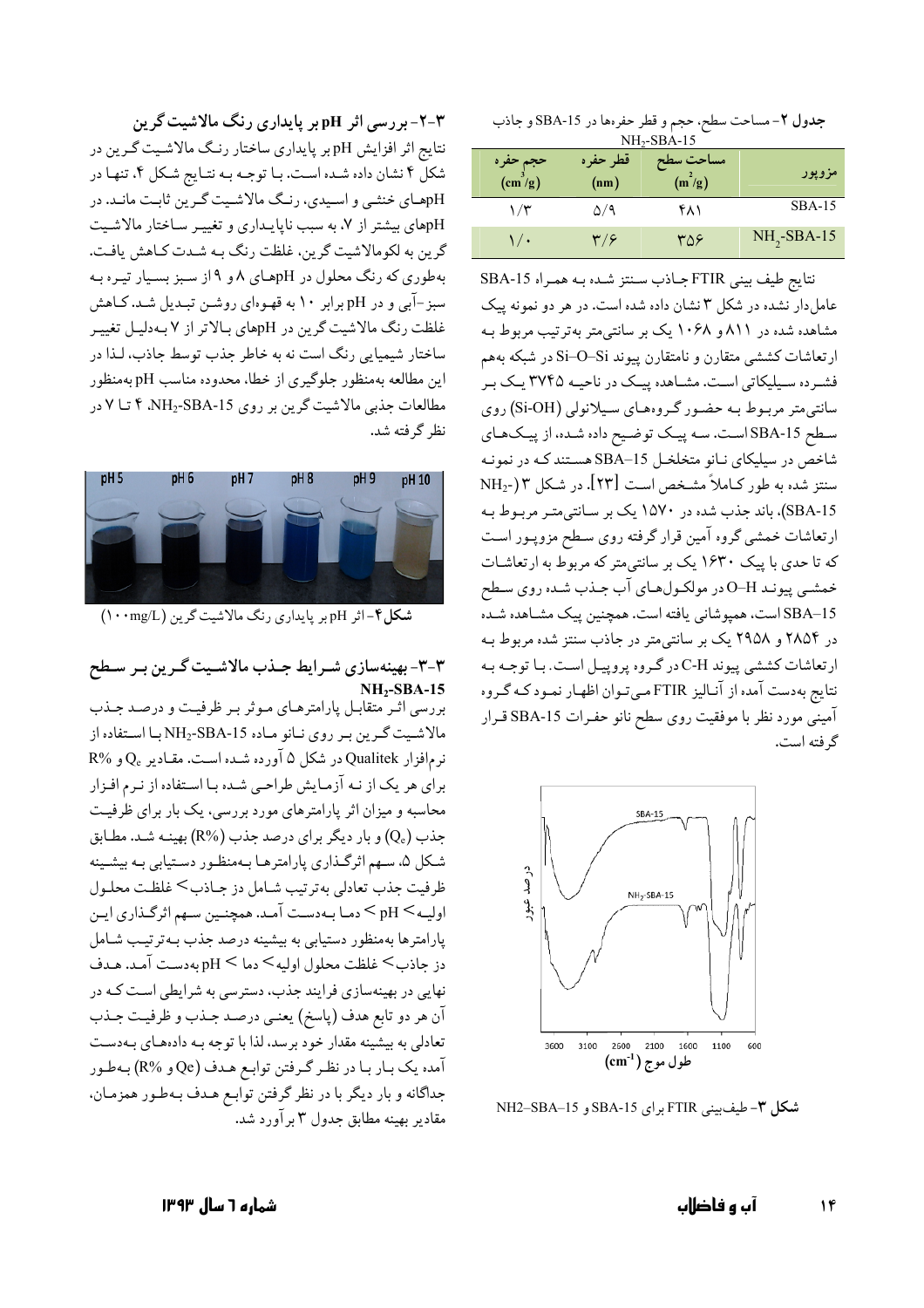

شکل۵- سهم اثر گذاری پارامترهای pH، دز جاذب، غلظت رنگ و دما بر ظرفیت جذب تعادلی (Q<sub>e</sub>) و درصد جذب (R%)

| جدوں ۱– مقادیر بھیته بر حسب Q <sub>e</sub> و ۸۰/۵ |          |    |               |            |  |  |
|---------------------------------------------------|----------|----|---------------|------------|--|--|
| دز جاذب                                           | غلظت رنگ | pH | دما           | بهينهسازي  |  |  |
| (g/L)                                             | (mg/L)   |    | $^{\circ}$ C) |            |  |  |
| $\cdot/$                                          | ۱۵۰      |    | ۳۰            | Q,         |  |  |
| $\cdot/\Delta$                                    | ۵۰       | ۵  | ۱۰            | $R\%$      |  |  |
| $\cdot$ /۳                                        | ۰۰۱      |    | ۳.            | $Q_e$ و R% |  |  |

### ۴-۳- بررسی اثر pH بر فرایند جذب

با تغییر pH اولیه پساب ساختگی، اثر این پارامتر روی میزان جذب مورد بررسي قرار گرفت (شكل ۶). طبق نتايج بـا افـزايش pH از ۴ به ۷، میزان جذب از ۷۴ به ۱۰۰ درصد افزایش یافت. در pHهای اسيدي، حضور يون هاي هيـدروژن در رقابت بـا رنـگ كـاتيوني مالاشیت گرین برای اشغال سایتهای جذبی قرار گرفته و در نتیجه میزان جذب در pHهای اسیدی کاهش یافت. همچنین در pHهای اسیدی احتمال پروتونه و غیبر فعبال شیدن گیروههای آمینبی بیرای جذب رنگ وجود دارد [۲۳]. لـذا pH برابـر ۷ بـهعنـوان pH بهينـه انتخاب شد و مطالعات جـذبي در ايـن pH انجـام شـد. بـا توجـه بـه اینکه pH استاندارد یسابها نیز ۷ است، اجرایی کردن مطالعه حاضر در مقیاس تجاری و صنعتی، از نظر اقتصادی بسیار مناسب و مقرون به صرفه است.

### ٣-۵-بررسی اثر دز جاذب بر فرایند جذب

تأثير دز جـاذب بـر فراينـد جـذب مالاشـيت گـرين بـر روي -NH2 SBA-15 در جدول۴، نشان داده شده است. نتـايج نشـان داد كـه بـا افزایش دز جاذب از ۰/۱ میلـیگـرم در لیتـر بـه ۰/۵ میلـیگـرم در لیتر، میزان جذب رنگ نیز از ۶۴/۹ به ۹۹/۹ درصد بهبود یافت، در حالي كه ميزان جذب در واحد جرم جـاذب از ۶۵۰ ميلـيگـرم در گرم به ۲۰۰ میلهگرم در گرم کاهش یافت. زیرا با افزایش دز



شكل ۶٫- تأثير pH بر ظرفيت جذب تعادلي (Qe) و درصد جذب (R%) ملاشىت گرېن روى NH2-SBA-15

جاذب، تعداد سایتهای آزاد برای جذب افزایش می یابد، تـا جـایی که تمام مولکولهای رنگ، جذب سایتهـای فعـال بـر روی سـطح جاذب مي شود و افزايش بيشتر دز جـاذب (بـا ثابـت مانـدن غلظـت رنگ) و در نتیجه افزایش بیشتر سطوح آزاد، سبب خالبی مانـدن آن شده و بهکار گرفته نمی شود. به همین خاطر درصد جذب، ثابت مانده و ظرفیت جذب تعادلی (Q<sub>e</sub>) کاهش می یابد. هو آنگ و همکاران در سال ۲۰۱۱ نیز با جـذب رنـگ کـاتیونی بـر روی SBA-15 نیـز بـه نتايج مشابهي دست يافتند [١]. طبق نتايج مقدار بهينـه دوز جـاذب برابر ۰/۳ گرم در لیتر تخمین زده شد کـه درصـد جـذب رنـگ در حدود ۹۹/۹۸درصد (Q<sub>e</sub>=۳۳۳ mg/g) را نشان داد.

جدول ۴-اثر دز جاذب بر میزان جذب مالاشیت گرین بر سطح<br>NH SPA 15

| دز جاذب<br>(g/L) | Ce (mg/L)                       | Qe (mg/g) | R%                |
|------------------|---------------------------------|-----------|-------------------|
| $\cdot/$         | $r_0/\cdot$                     | ۶۵۰       | 88/99             |
| $\cdot/7$        | $\mathbf{Y} \cdot / \mathbf{A}$ | ۳۹۶       | Y9/19             |
| $\cdot$ /۳       | $\cdot/\cdot$ ۳                 | ۳۳۳       | 99/97             |
| $\cdot/\Delta$   | $\cdot/\cdot$ ۲                 | ۲۰۰       | 99/9 <sub>A</sub> |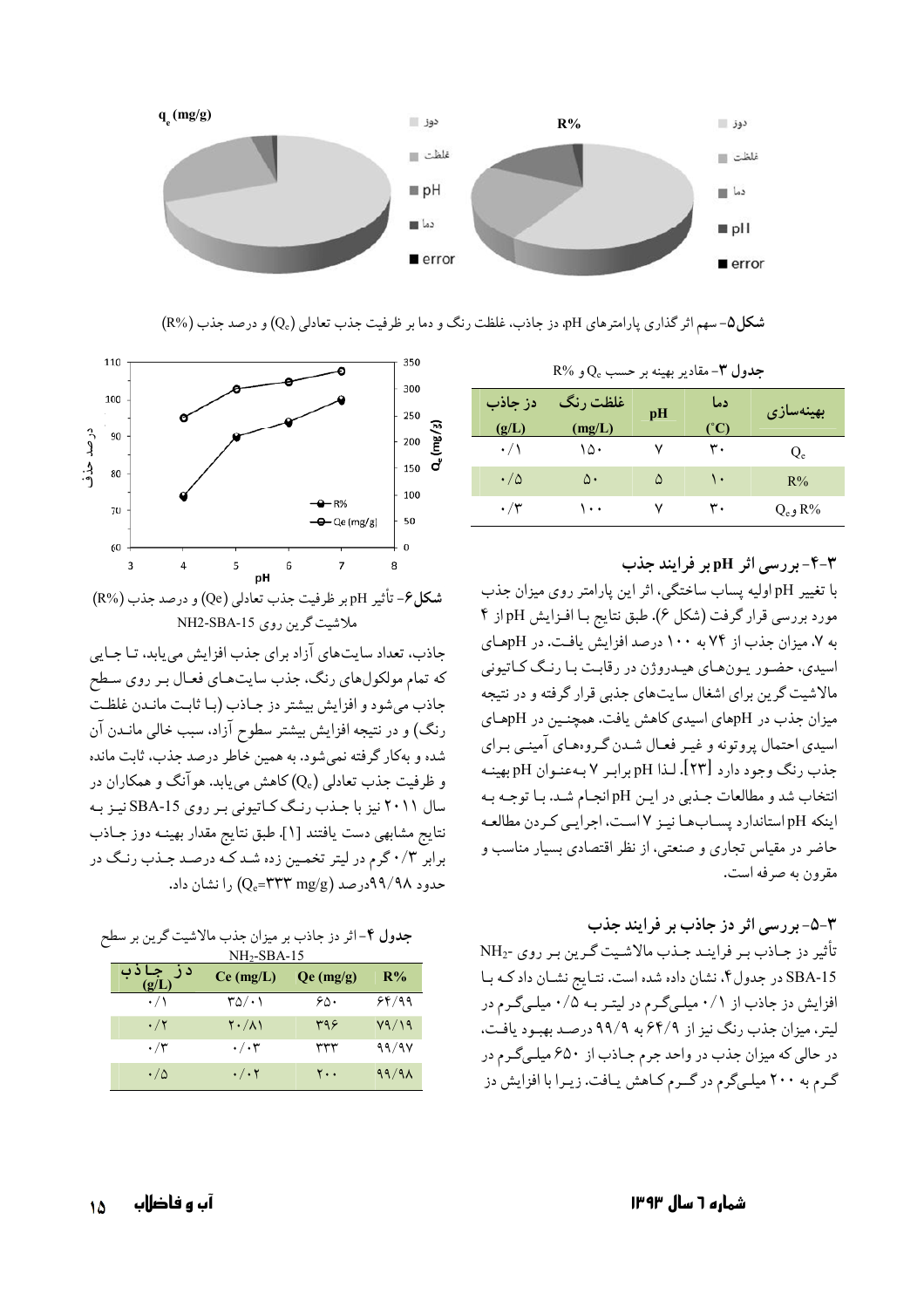۳-۶-ایزوترم جذب ایزوترم فرایند جـذب مالاشـیت گـرین بـر روی NH2-SBA-15 در شرايط بهينــه (دز جــاذب ٣/ •گــرم در ليتــر ، دمــاى ٣٠ درجــه سلسیوس، غلظت ۱۰۰ میلیگرم در لیتر و pH برابر ۷) در شکل ۷ نشان داده شده است. بـهمنظـور بررسـي ايزوتـرم جـذب، دادههـاي تجربي با مدلهاي ايزوترمي لانگمير و فروندليچ مدلسازي شدند (روابط ۳ و ۴)

$$
\frac{1}{Q_e} = (\frac{1}{Q_{Max}K_L})(\frac{1}{C_e}) + \frac{1}{Q_{Max}}
$$
(\*)

$$
\log Q_e = \frac{1}{n_F} \log C_e + \log K_F
$$
 (f)

ظرفیت جذبی جاذب در زمان تعادل برحسب میلیگرم بـر گـرم،  $\rm{Q_{e}}$ نطقت تعادلبي رنگ برحسب ميلـيگـرم در ليتـر،  $Q_{\rm Max}$  بيشـينه C $_{\rm e}$ ظرفیت جذب بر حسب میلیگرم بر گرم، KL ثابت تعـادلی جـذب لانگمیر برحسب لیتر بر میلیگرم وK<sub>F</sub> و n<sub>F</sub> ثابت فروندلیج است.

مدل ایزوترمی لانگمیر بر مبنـای جـذب تـک لایـهای بـر روی سطح جاذب، پایهگذاری شده است، به این ترتیب کـه فراینـد جـذب بر روي سطح جاذب در تمامي جهات بهصورت همگن رخ ميدهد و نقطه اشباع، جایی است که دیگر امکـان رخ دادن هـیچ گونـه جـذبي وجود نداشته باشد. در حالي كه مدل ايزوترميي فرونـدليچ سيسـتمي ناهمگن در فرایند جذب را بیان میکند. برازش دو مدل ذکر شده بـر دادههای تجربی در شکل ۷ آورده شده است. بـا توجـه بـه جـدول ۵.





**شکل ۷**- مدلسازی ایزوترم جذب مالاشیت گرین بر روی NH2-SBA-15 در شرایط بهینه

|                         |              |       | ۰ د د سپاه د ساده د ی کار د سپاه د س                           |       |                                                |
|-------------------------|--------------|-------|----------------------------------------------------------------|-------|------------------------------------------------|
|                         | مدل لانگمير  |       | مدل فروندليچ                                                   |       |                                                |
| $Q_{\text{max}}$ (mg/g) | $K_L$ (L/mg) |       | $K_F$ (mg <sup>(n-1)/n</sup> g <sup>-1</sup> l <sup>-1</sup> ) | $n_F$ |                                                |
| ۵۰۰                     |              | ۱/۸۴۵ | <b>٣۶٩/٨٢</b>                                                  |       | $\mathbf{r} \cdot \mathbf{r}$ . $99\mathbf{v}$ |

جدول ۵- پارامتر های ایزو ترمی فرایند حذب مالاشت گرین بر سطح NH2-SBA-15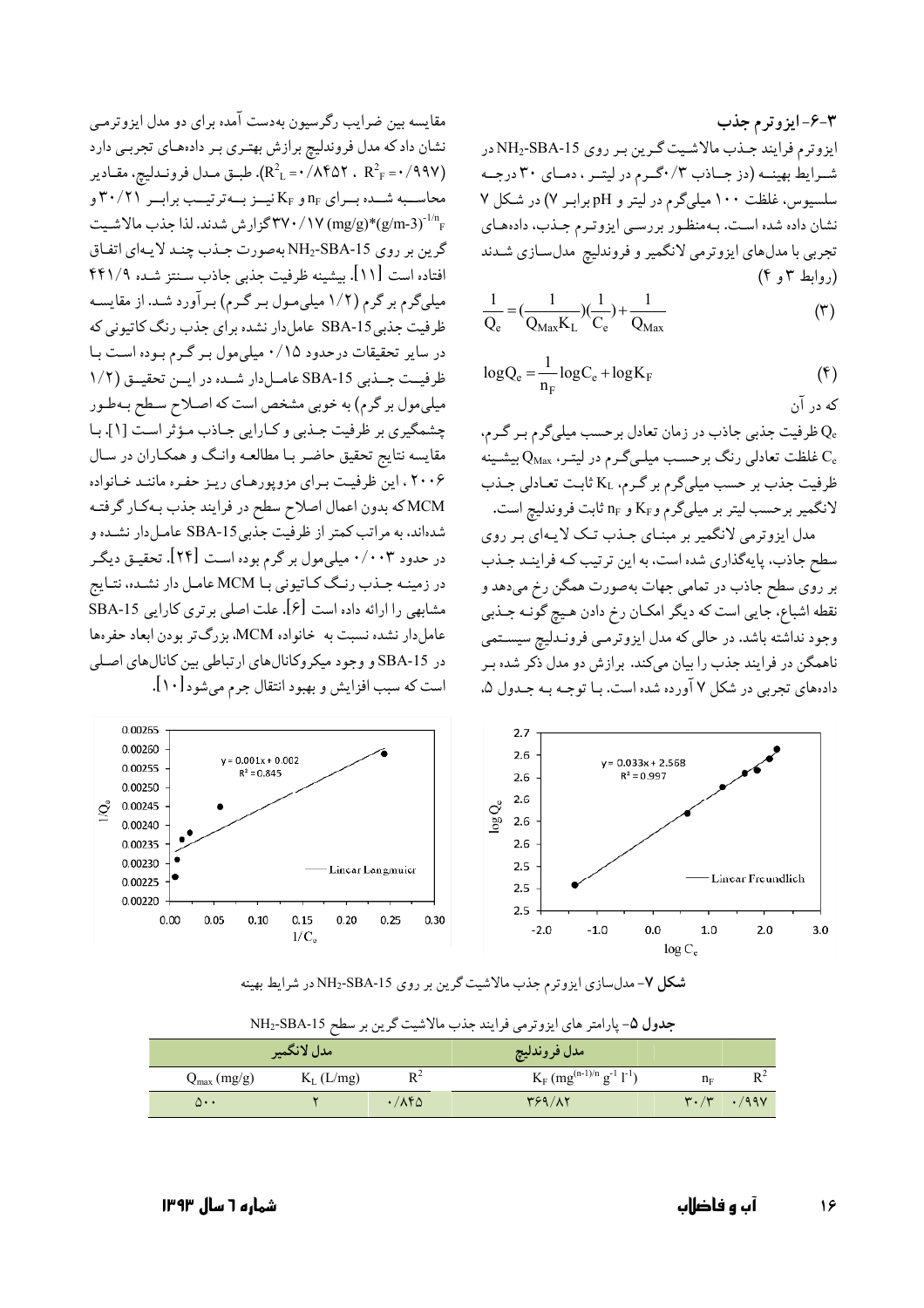۷-۳- سنتیک حذب بهمنظور مدلسازی سینتیک جذب، دادههـای تجربے اثـر زمـان بـر جذب با مدل های سینتیکی شبه درجه اول (رابطـه ۵) و شـبه درجـه دوم (رابطه ۶) مدلسازی شدند. برازش این دو مـدل بـر دادههـا در شکل ۸ آورده شده است.

$$
log(Q_e - Q_t) = log Q_e - (\frac{k_1}{2.303})t
$$
 (2)

$$
\frac{t}{Q_t} = \frac{1}{k_2 Q_e^2} + (\frac{1}{Q_e})t
$$
 (9)

که در آن

ظرفیت جذبی جاذب در زمان تعادل برحسب میلیگرم بـر گـرم،  $\rm{Q_{e}}$ C<sub>e</sub> غلظت تعادلي رنگ برحسب ميلي ليتر، t زمان بر حسب دقيقه و و  $k_2$ ثابت سرعت فرایند جذب بر حسب یک بر دقیقه و گـرم بـر $k_1$ میلی گرم بر دقیقه است.

با توجه به اینکه ضریب رگرسیون مدل سینتیکی شبه درجـه دوم بيش از ٩٩ درصد بهدست آمد، لذا سرعت فراينـد جـذب مالاشـيت گرين بر روي NH2-SBA-15 از مـدل سـينتيکي شـبه درجـه دوم پیروی نموده است (جدول ۶). طبق مدل سینتیکی شـبه درجـه دوم. یارامترهای ،Q و  $\rm k_2$  به ترتیب برابـر ۳۳۳/۴ میلـیگـرم بـر گـرم و ۰۰۰۵/۶گرم بر میلیگرم بر دقیقه بـرآورد شـدندکـه بسـیار مشـابه مقادیر تجربی بهدست آمده از مطالعه ایزوترم است. تحقیقات مشابه دیگر که به جذب رنگ بر روی ترکیبات مزویوری پرداختـهانـد،



 $(Y)$ 

نشان دادهاند که سرعت فرایند جـذب از مـدل سـینتیکی شـبه درجـه

دوم پیروی می نماید [۱ و ۶]. نتایج تحقیـق وو و همکـاران در سـال

۲۰۱۲ نشان داد که سرعت جذب رنگ کاتیونی بر روی MCM-41

از مـدل شـبه درجـه دوم پيـروي نمـوده و حـدود ۰/۰۰۶ گـرم بـر

میلیگرم بر دقیقه بوده است. در این مـدل هرچنـد فراینـد جـذب در

مراحل ابتدایی بهدلیل آزاد بودن سـایتهـای جـذبی بـر روی سـطح مزوپور به سرعت صورت گرفته است، اما پـس از پیشـرفت فراینـد جذب، با اشغال سایتهای جـذبی، سـایتهـای خـالی بـرای جـذب رنگ بر روی سطح جاذب کاهش یافتـه و در نتیجـه سـرعت جـذب بهدلیل نفوذ مولکولهای رنگ به درون حفرهها و تلاش برای اشغال

سايت هاي جذبي درون حفرهها كـاهش مـي يابـد؛ لـذا فراينـد جـذب رنگ از مدل سینتیکی شبه درجه دوم پیروی نموده است [۸ و ۲۵].

بهمنظور مطالعه دقیق تأثیر دما بر میزان جذب و تعیین گرمـازا و یـا

گرماگیر بودن فرایند جـذب مالاشـیت گـرین بـر روی سـطح -NH2

SBA-15، مطالعات ترمودینامیکی در شرایط دز جـاذب ۰/۳ گـرم

در ليتر، pH برابر V، غلظت اوليه ١۴٠ ميلي گرم در ليتير و در چهبار

دمای متفاوت ۰۲۰،۴۰، ۲۰، ۱۰ درجه سلسیوس انجام شد (شکل ۹).

پـارامترهـاي ترمودينـاميكي از رسـم منحنــي وان هـوف (منحنــي

Ln(Qe/Ce) در مقابل ١/T) محاسبه شد (رابطه٧).

۸-۳- تر مودینامیک جذب

|                            | مدل سینتیکی شبه درجه اول |      |                                               | مدل سینتیکی شبه درجه دوم |       |
|----------------------------|--------------------------|------|-----------------------------------------------|--------------------------|-------|
| $k_1$ (min <sup>-1</sup> ) | Qe (mg/g)                |      | $k_2$ (g mg <sup>-1</sup> min <sup>-1</sup> ) | Qe (mg/g)                |       |
| $-\cdot/\cdot\cdot$ $\vee$ | ۱/۰۴                     | .79V | $\cdot/\cdot\cdot\Delta$                      |                          | .7999 |

جدول ۶- پارامتر های سینتیکی فرایند جذب مالاشیت گرین بر سطح NH2-SBA-15

آں و فاضلاں  $\mathbf{1} \mathbf{V}$ 

 $Ln(\frac{Qe}{Ce}) = \frac{\Delta S}{R} - \frac{\Delta H}{RT}$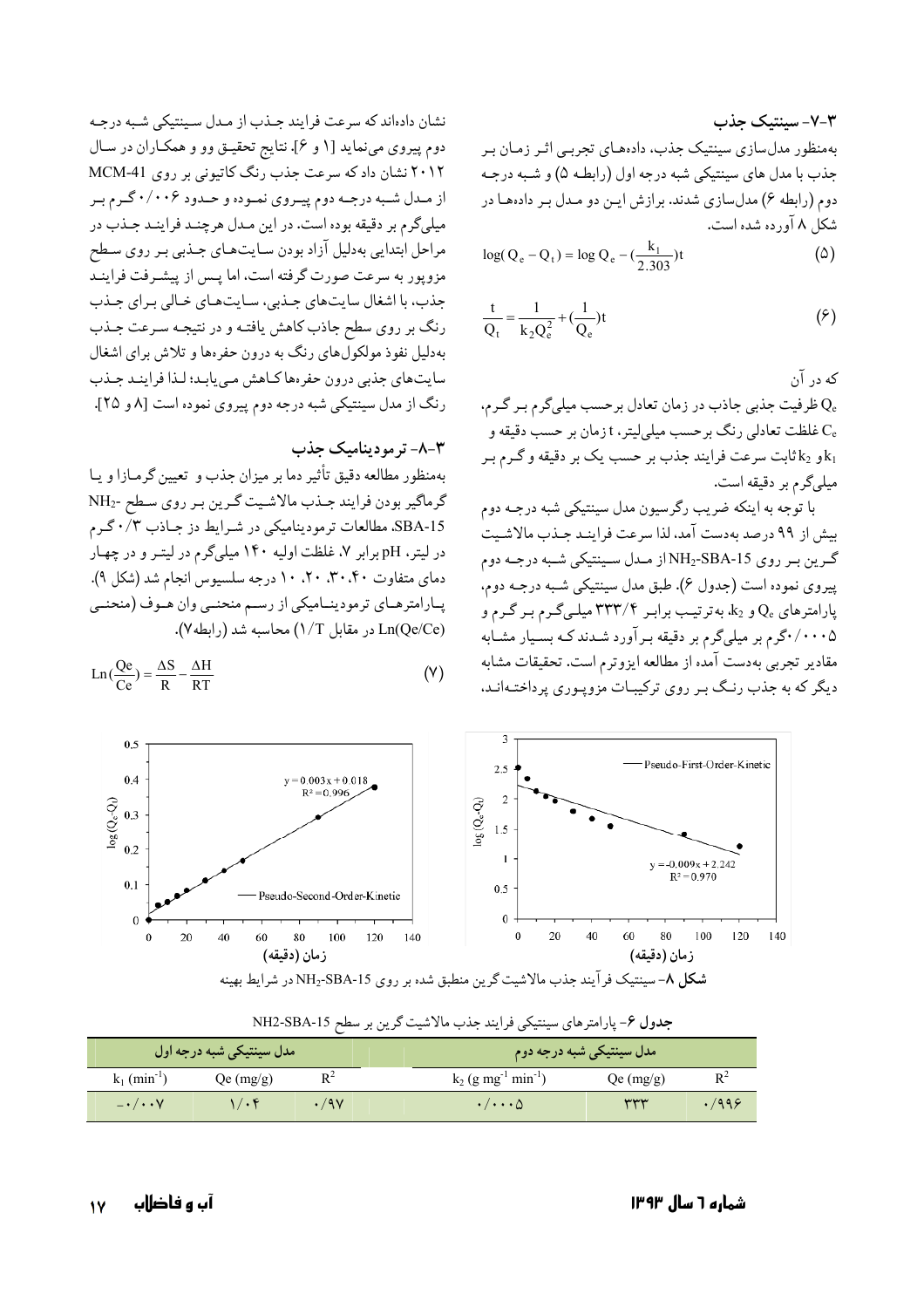مقادير ΔS وΔH بهترتيب از روى ثابت و شـيب منحنـي وان هـوف به دست آمد که در آن R ثابت گازها برابر AH .  $\land$ /٣١۴ J/K · mol آنتالیی فرایند بر حسب kj/mol و AS آنترویـی فراینـد بـر حسب J/K·mol است. همچنـین انـرژی آزاد گیـپس (QG) بـا اسـتفاده از رابطه ۸ محاسبه شد. مقادیر پارامترهای ترمودینامیک در جـدول ۷ آورده شده است.

 $(\wedge)$ 

 $\Delta G = \Delta H - T \Delta S$ 



جدول ۷- پارامترهای ترمودینامیکی فرایند جذب مالاشیت گرین بر سطح NH<sub>2</sub>-SBA-15

| $\Delta H$ (kJ/mol)          | $\Delta S$ (J/K mol)     | AG<br>(kJ/mol)           | دما |
|------------------------------|--------------------------|--------------------------|-----|
| $f\uparrow/\uparrow\uparrow$ | 188/40                   | $-\frac{\rho}{\pi}$      | ۱.  |
| $\overline{\phantom{0}}$     | $\overline{\phantom{0}}$ | $-\frac{\mathcal{S}}{8}$ | ٢٠  |
|                              |                          | $-Y/\lambda$             | ۳.  |
| -                            |                          | $-9/8V$                  | ۴.  |

طبق نتايج، مقادير ∆G، منفي بهدست آمد (بـين ۴− تــا ۹−)كـه نشانگر خود به خودي بودن فرايند جذب است. فرايند جذب از نـوع گر مساگير (AS=۱۶۶ J/K) mol : ΔH=۴۲ kJ/mol) بود. لــذا از طرفبي واكسنش بيا افيزايش آنترويبي هعبراه است، عاميل آنتياليي نامساعد و عامل آنترویمی مسـاعد اسـت، پـس عامـل تعیمین کننـده عاملی است که مقدار آن بیشتر باشد. نتایج تحقیق مسینا و همکاران در سال ۲۰۰۶ نشان داد که بزرگی آنتالپی میتواند بهدلیل تنوع نوع و تعداد برهمکنش های بین ماده جـذب شـونده و جـاذب باشـد کـه

۵- مراجع

1. Huang, C.-H., Chang, K-P., Ou, H. D., Chiang, Y. C., and Wang, C.F. (2011). "Adsorption of cationic dyes onto mesoporous silica." Microporous and Mesoporous Materials, 141(1-3), 102-109.

عبارت است از بر همکنش های الکترواسـتاتیکی، پیونـد هیـدروژنی بين مولكول هـاي آب و سـطح و بـين رنـگ و سـطح [۵]. بـر همكنش هاى الكترواستاتيكي بهدليل تضاد بار سطح NH2-SBA-15 و مولکولهای مالاشیت گرین است. در واکـنش،هـای گرمـاگیر، اگـر دما افزايش يابد، مقدار TAS (عامـل مسـاعد) نيـز افـزايش يافتـه و TAS به عنوان عامـل مسـاعد واكـنش را يـيش مـي بـرد. همچنـين از آنجایی که مقدار تغییرات آنتالپی عددی مثبت است، پس واکـنش مورد نظر گرماگیر است و ایـن بـدان معناسـت کـه بـرای جـذب مالاشيت گرين بر سطح NH2-SBA-15 با افزايش دما، ميزان جذب نیز افـزایش مـیLبابـد[۲۶]. یکـی از دلایـل افـزایش کـارایی جاذب با افزايش دما (گرماگير بودن فراينـد جـذب)، جـذب انـرژي بهمنظور دهیدراته شده مولکولهای رنگ و همچنین شکسته شدن پیوندهای هیدروژنی احتمالی بین مولکولهای آب و سطح جاذب و افزايش سايتهاي فعال سطح است [٢٥].

### ۴-نتىجەگىرى

در این مطالعه جذب مالاشیت گرین بر روی سیلیکای نانو متخلخـل  $NH_2$ -SBA-15 مطالعه شد. نتايج نشان داد كـه جـاذب $NH_2$ -SBA-15 15 قابلیت جذب بالایی برای حذف رنگ کاتیونی مالاشیت گرین از پساب دارد که این امر میتواند بهدلیل بر همکنش پونهای مثبت رنگ کاتیونی و بار منفی موجود بر روی سطح جاذب باشد. در ایـن مطالعه، درصد جذب مالاشيت گرين بر روي NH2-SBA-15 با بهینه کردن یارامترهای جذب، از ۴۸/۴۱ به ۹۹/۹۸ درصد بهبود یافت. ایزوترم جذب از مدل فروندلیچ پیروی میکند که نشانگر مدل جذب چند لا یهای است. سینتیک فراینـد جـذب نیـز از مرتبـه دوم پیروی نمود. در ابتدا بهدلیل وجود سایتهای جـذبی فعـال بـر روي سطح نانوجـاذب و مولكـولهـاي رنـگ جـذب نشـده فـراوان. سرعت فرايند جذب زياد بود و در طول زمان با پر شدن منافذ، سرعت جذب كاهش يافت. همچنين ترموديناميك فرايند نشـان داد كه اين واكنش يك واكنش گرماگير و خود به خودي است، پس با افزایش دمای سیستم می توان به بهبود فرایند جـذب کمـک کـرد. بـا توجه به نتايج تحقيق حاضر، مي توان اظهـار داشـت كـه نـانو جـاذب NH2-SBA-15 ، ظرفیت جیذب چشبهگیری بیرای جیذب رنیگ كاتيوني مالاشيت گرين داشته و كـاربرد آن در تصـفيه يسـابهـاي جاوی این رنگ پیشنهاد می شود.

شماره ٦ سال ۱۳۹۳

<sup>2.</sup> Chakraborty, S., Lpurkit, U.K., Dasgupta, S., and Basu, Y.K. (2003). "Nanofiltration of textile plant effluent for color removal and reduction in COD." Separation and Purification Technology, 31(2), 141-151.